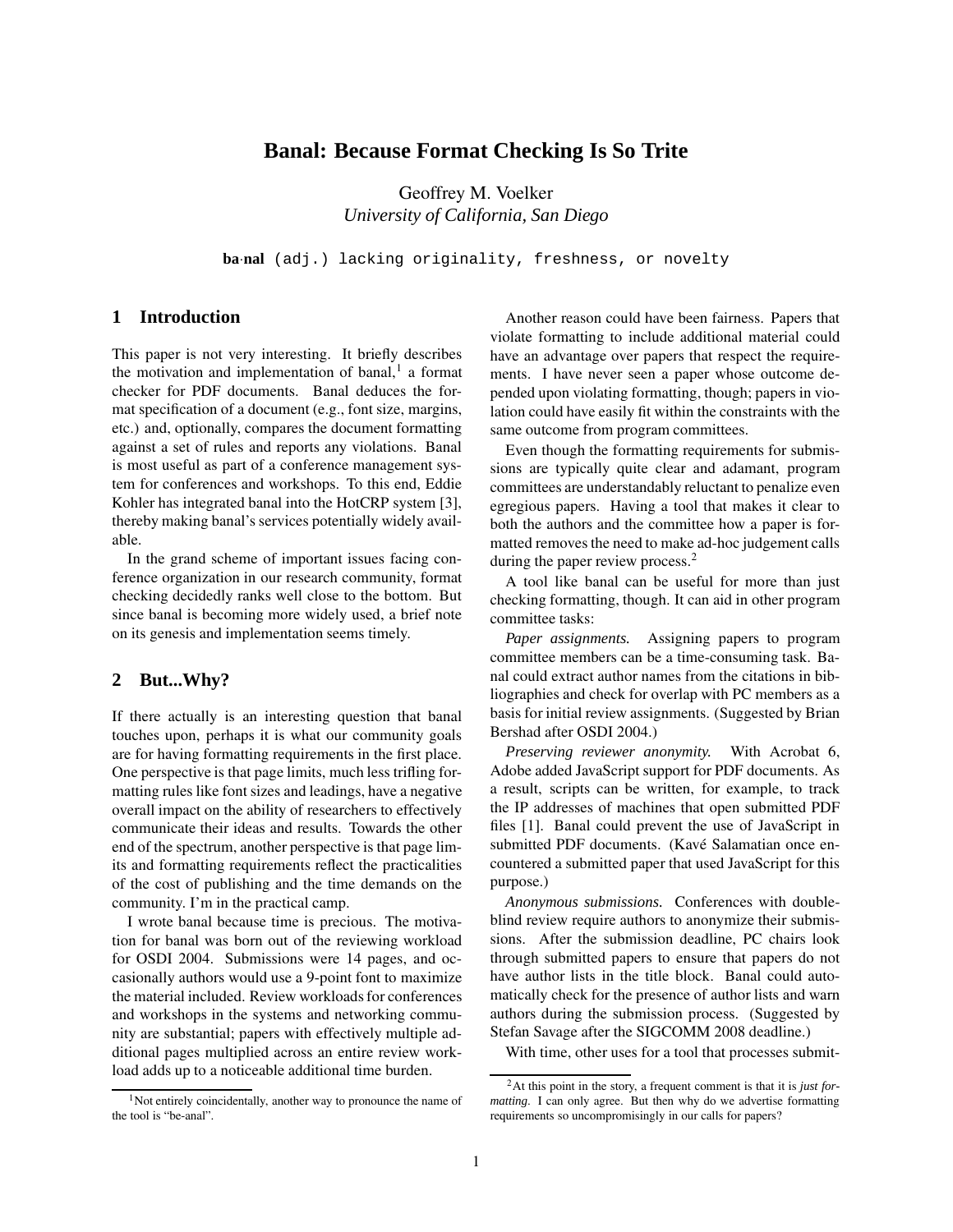ted papers will likely emerge. For its FastLane system, for example, NSF uses the Adobe LiveCycle PDF Generator Elements product to process documents. FastLane checks the paper size and the top, left, and right margins of uploaded documents, but the emphasis is on generating PDF files from a wide range of input document formats and ensuring that submitted PDF files were generated by reliable tools and are reasonably portable (e.g., have embedded fonts) [2].

## **3 Operation**

Banal has three modes of operation. It can report full formatting information for every page of a document. It can print formatting statistics in columnar format on a single line, which is useful for analyzing many documents at once and gathering summary statistics (e.g., the distribution of body font sizes for a set of PDF files). And it can judge a document against a formatting specification provided as an input.

The judging operation is most useful for conference submissions. It is straightforward to convert conference formatting requirements (paper size, font size, page limits, margins, etc.) into a specification. Banal will then report whether a document meets that specification and, if not, how the document fails the specification.

Banal can be used at any stage of the submission process: offline by the program committee during the review process after papers have been submitted; as a requirement of the paper submission process; or as an informative tool that authors can use at any point during the submission process. Since banal uses heuristics and can make mistakes, I would argue that it should not be a requirement for successful submission. Use it simply as the informative tool that it is.

#### **4 Implementation**

Banal is a perl script that relies upon the pdftohtml tool [4] to determine the location and font size of text in the document. The pdftohtml tool marks characters and words with their position and font, and banal maps them from pdftohtml units to inches and points.

It then applies a series of heuristics. To determine the placement of text on a page, banal essentially tracks the bounding boxes around lines on a page. It then uses the bounding boxes of lines to determine a bounding box for all text on a page. For instance, the right margin of text is the maximum right position of these boxes. Since text can overflow a line, though, banal uses the maximum right position shared by multiple lines — most lines in justified text will have the same right position, and lines with overflowing text will be outliers.

Banal performs similar calculations to determine the left, top, and bottom values for the text region bounding box. For headers, footers, and page numbers, banal uses the width and number of lines at the top or bottom as well as their font size (often headers and footers use a different font from the body font) as hints to identify them.

Once it has determined the text region bounding box, banal can then calculate the margins relative to the paper size being used (e.g., US Letter or A4). Banal uses the bounding box width of full lines to estimate the width of a column. It then uses the page width to estimate the number of columns.

Pages full of graphs and very little text (e.g., just captions) make life difficult for banal's heuristics, and banal is conservative on these pages. Banal tries to identify them according to the number of words on a page. It does a reasonable job with pages that are composed mostly or entirely of tables; e.g., it considers each column of a fullpage table as a column of text.

Banal considers the font used most often by lines of text as the body font for a page, and essentially ignores the impact of text in all other fonts. It also tracks the leading between all lines, and similarly uses the most common leading as the leading used in formatting.

Banal processes each page of a document independently. It then merges the results for each page into a summary for the entire document.

## **5 Experience**

Banal is starting to see increasing use by conferences in our community. As a stand-alone tool, banal was used in three conferences. Jeff Mogul and Brian Bershad used an initial version of banal for OSDI 2006. Anja Feldmann and Nina Taft used banal in the conference system Anja's group implemented for SIGCOMM 2007. At the suggestion of Stefan Savage, Eddie Kohler integrated banal with HotCRP for use with SIGCOMM 2008.

Henning Schulzrinne has also integrated banal into the EDAS conference management system [5], where it has seen much more extensive use. EDAS invokes banal automatically when people submit manuscript and cameraready papers, and it both records and displays any problems that arise. Authors can also invoke banal on their papers directly. Henning estimates that, since 2006, over 800 events (conferences, sub-conferences, and affiliated workshops) have used banal [6].

HotCRP for SIGCOMM 2008 instructed authors about banal as follows:

Only submissions that meet the requirements will be considered. However, since the automated format checker can make mistakes,